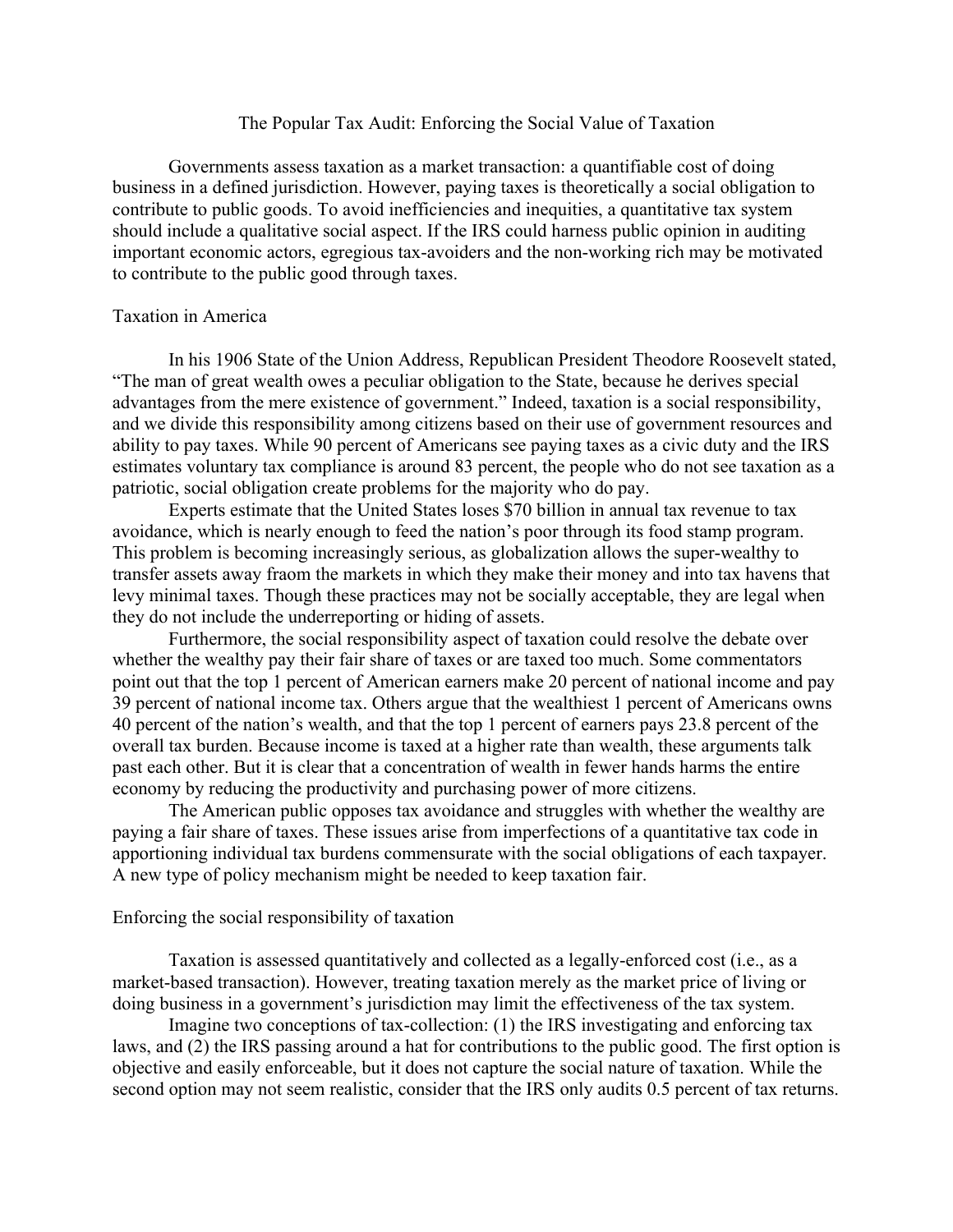Could social norms guide the assessment and collection of taxes? Behavioral scientists have found that, of the many factors motivating tax compliance, social norms are the most important. While these insights have led to effective tax-collection efforts emphasizing social norms, these might not prevent income underreporting or apply to the super-wealthy who have measurably less compassion and unique social norms.

Though the U.S. tax system operates through the enforcement of quantitative tax laws, the general effect of these laws is the promotion of social norms that support voluntary compliance. In other words, the threat of legal consequences creates a general norm or social epidemic of tax compliance. However, the normative power of these laws may be undermined, for some people, by their quantitative framework. According to behavioral scientists, market norms interfere with the perception of social value when price tags are placed on a transaction. Thus, when people approach taxation in terms of paying a cost for their citizenship and contribution to the economy, they are probably less likely to recognize the social aspects of the transaction.

Instead of only levying taxes through a market system of quantifiable costs, adding a social component could transform our taxation system and enhance tax compliance. Not only would taxes be assessed through quantitative measures of an individual's enrichment from and impact on the economy, but individuals could also be judged by the broader society.

This mechanism could take the form of a "popular tax audit."

## The popular tax audit

A popular tax audit would be a democratic process in which normal citizens are given voice as to whether important players in the economy are paying their fair share.

Though the popular tax audit is entirely theoretical at this point, implementating it would not be difficult or complicated. When individuals or corporations do not seem to be contributing their fair share to the economy, to the community, or to government revenues, the IRS could gather juries of citizens and present evidence about these actors' economic activities. These juries would judge the adequacy of existing tax burdens (as an anchor) for the persons being audited and could modify their tax burdens on a case-by-case basis, similarly to how juries award damages in civil cases. That is, they could decide to lower the tax payment if they determine that overlapping taxes constitute too large a burden, expand tax liability, or order the repatriation of an amount of wealth created and earned domestically.

This process would implement a moral perspective in how tax burdens are measured, motivating wealthy individuals to focus fewer resources on tax attorneys and more resources on philanthropy and social responsibility. Also, while commentators have noted that legal tax avoidance is sometimes unethical, popular tax audits would add a layer of morality by preventing people from enjoying physical and economic presence in the developed world while offshoring wealth to places with few public costs or public goods.

Defenders of tax avoidance schemes argue that, while the practice has become an immoral scheme, it developed to avoid double and triple taxation caused by people transacting in multiple jurisdictions. Popular tax audits would not overburden globalized taxpayers because they could be sympathetic to these complex, qualitative considerations. This also means that captains of industry who create significant benefits for the economy, but are imprecise with tax compliance, would receive a balanced, sympathetic treatment in a popular tax audit.